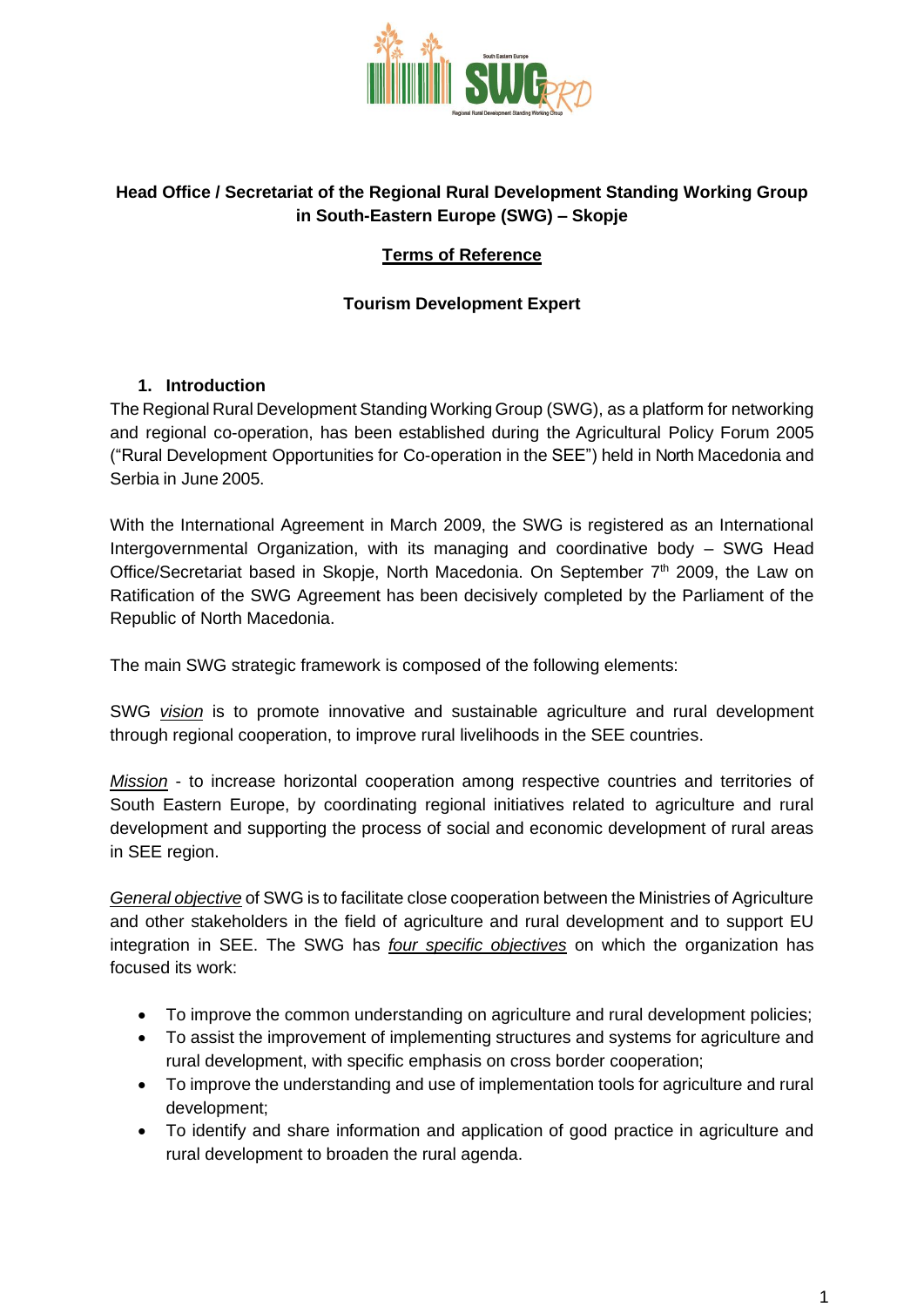

### **2. Specific Situation / Scope of assignment**

In November 2021 the German Federal Ministry for Economic Cooperation and Development commissioned the realization of a 30-month project with the title "Promotion of Economic Diversification in Rural Areas of South Eastern Europe (SEDRA II) in SEE - Value chain capacity building on agriculture and rural tourism to promote rural employment opportunities".

The project strives to contribute to balanced socio-economic development of rural areas in the Western Balkans, through efficient regional cooperation and strengthened regional capacities for rural economic diversification and employment. The overall goal of the project is to stimulate competitiveness and employment in the region through strengthening capacities and promoting entrepreneurship. This will ultimately increase the attraction of the areas, improve the market access, encouraging young people and women to get more involved and contribute to reduced out-migration.

The project objective is to enhance economic diversification by facilitating capacity building measures in the tourism sector with a potential of levitating gainful employment opportunities. The project focus is on strengthening the economic inclusion of the rural and marginalized population, supporting the rural formal/informal sector, fostering sustainable natural resource management practices, as well as, promoting women & youth entrepreneurship in rural areas.

The Secretariat of the Regional Rural Development Standing Working Group (SWG) in Southeast Europe is responsible for implementation and management of the project. It will be implemented in Albania, Bosnia and Herzegovina, North Macedonia, Montenegro, Serbia and Kosovo .

#### **3. Project activities relevant for the expert's tasks**

To achieve the project goal a number of capacity building and promotional activities will be conducted, such as:

- Trainings on identified topics for targeted tourism service providers in the rural areas
- Familiarization (FAM) trips for targeted foreign tour operators for the Explore Balkans regional cross-border tours (explore-balkans.com).

## **4. Tasks and deliverables for the Tourism Development Expert**

The following deliverables are foreseen for the Expert within this ToR:

- Targeted trainings for rural tourism providers to address issues such as: improved rural accommodation experience, logistics and online payments, improved tour activities, cooperation along the rural tourism value chain (up to 9 trainings on at least 3 topics)
- Supporting organization of FAM trips for targeted foreign tour operators for the Explore Balkans tours through direct advice to the service providers for increasing the quality level of the Explore Balkans tours, in preparation of the FAM trips.

The expert will receive the necessary logistical and organizational support by the staff of the SWG regional offices in the countries/territories of the Western Balkans.

*This designation is without prejudice to positions on status, and is in line with UNSCR 1244/1999 and the ICJ Opinion on the Kosovo declaration of independence*